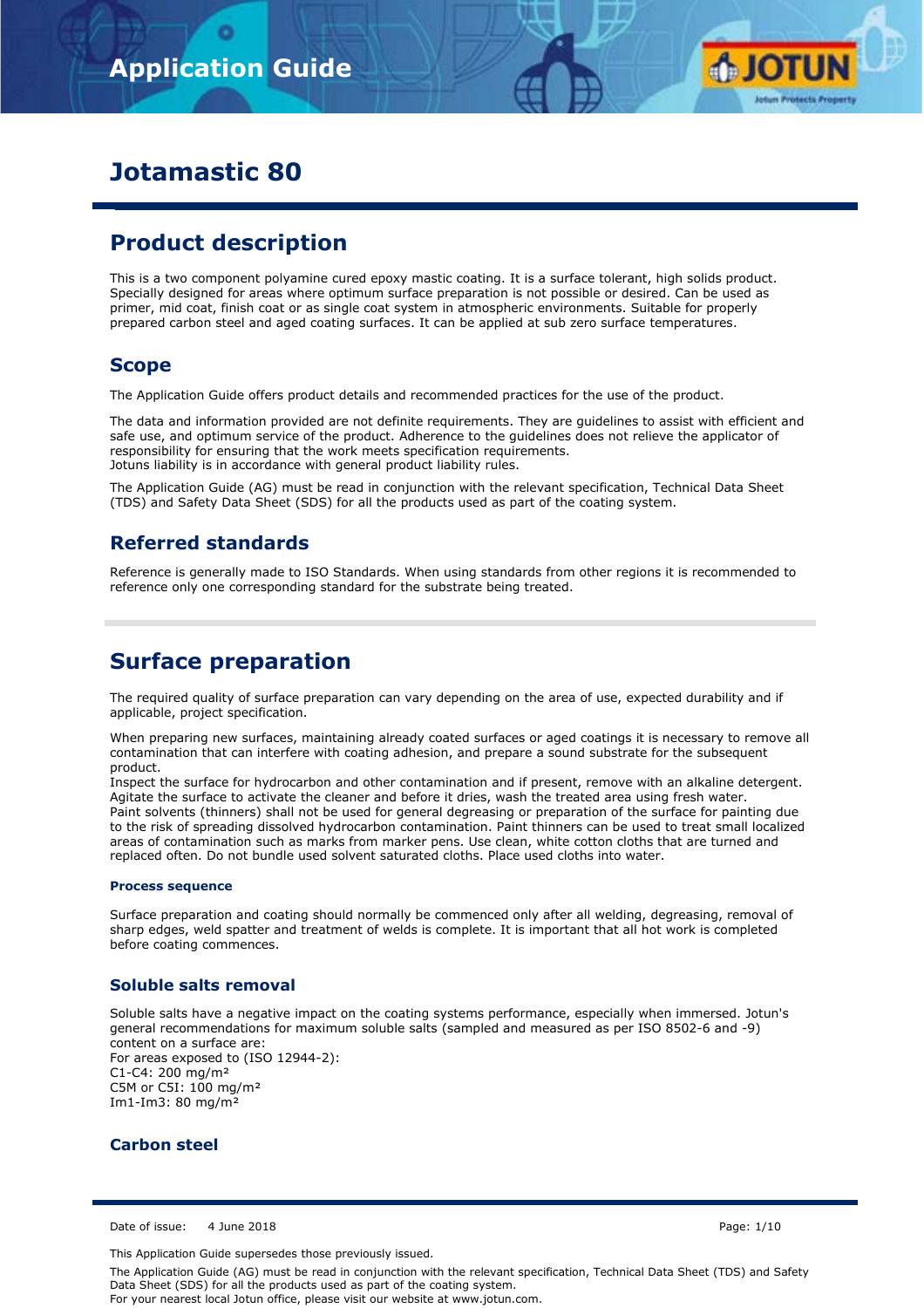

#### **Initial rust grade**

The steel shall preferably be Rust Grade A or B (ISO 8501-1). It is technically possible to apply the coating to rust grades C and D, but it is practically challenging to ensure specified film thickness on such a rough surface, hence risk of reduced lifetime of the coating system. When steel of Rust Grade C or D is coated, the frequency of inspection and testing should be increased. For steel with Rust Grades C or D, contact your nearest Jotun office for advice.

#### **Metal finishing**

For areas in corrosivity category C1 to C4 (ISO 12944-2) all irregularities, burrs, slivers, slag and spatter on welds, sharp edges and corners shall conform to minimum grade P2 (ISO 8501-3) Table 1, or as specified. All edges shall have a rounded radius of minimum 2 mm subjected to three pass grinding or equally effective method.

For areas in corrosivity category C5 the requirement is conformance to grade P3 (ISO 8501-3) Table 1. Defective welds shall be replaced and treated to an acceptable finish before painting. Temporary welds and brackets shall be ground to a flat finish after removal from the parent metal.

#### **Pitting repair**

Pittings in steel can be difficult to cover fully with most coatings. In some areas it is practically feasible to use filler to fill pittings. This should then be done either after the initial surface preparation or after application of first coat.

### **Abrasive blast cleaning**

#### **Cleanliness**

After pre-treatment is complete, the surface shall be dry abrasive blast cleaned to Sa 2 (ISO 8501-1) using abrasive media suitable to achieve a sharp and angular surface profile.

#### **Surface profile**

Recommended surface profile 30-85 µm, grade Fine to Medium G (ISO 8503-2).

#### **Abrasive media quality**

The selected abrasive must be compatible with both the surface to be blast cleaned and the specified coating system. The abrasive shall meet specifications as per relevant parts of ISO 11124 (Specification for metallic blast-cleaning abrasives), or ISO 11126 (Specification for non-metallic blast-cleaning abrasives). It should be sampled and tested as per relevant parts of ISO 11125 (metallic abrasives) or ISO 11127 (non-metallic abrasives). Dry storage of abrasive and shelter for blasting pots is necessary to prevent equipment becoming clogged with damp abrasive.

All abrasive blast media used should be new and not recirculated, with the exception of Steel Grit. If this is utilized the circulation process must include a cleaning process.

#### **Compressed air quality**

The supply of clean air to blasting pots must be secured to avoid contamination of abrasive and thereby of blast cleaned surfaces. Compressors must be fitted with sufficient traps for oil and water. It is also recommended to fit two water separators at the blasting machine to ensure a supply of moisture-free air to the abrasive chamber.

#### **Dust contamination**

At the completion of abrasive blasting the prepared surface shall be cleaned to remove residues of corrosion products and abrasive media, and inspected for surface particulate contamination. Maximum contamination level is rating 2 (ISO 8502-3) as per Figure 1. Dust size no greater than class 2.

#### **Hand and Power Tool Cleaning**

**Power tool cleaning**

Date of issue: 4 June 2018 Page: 2/10

This Application Guide supersedes those previously issued.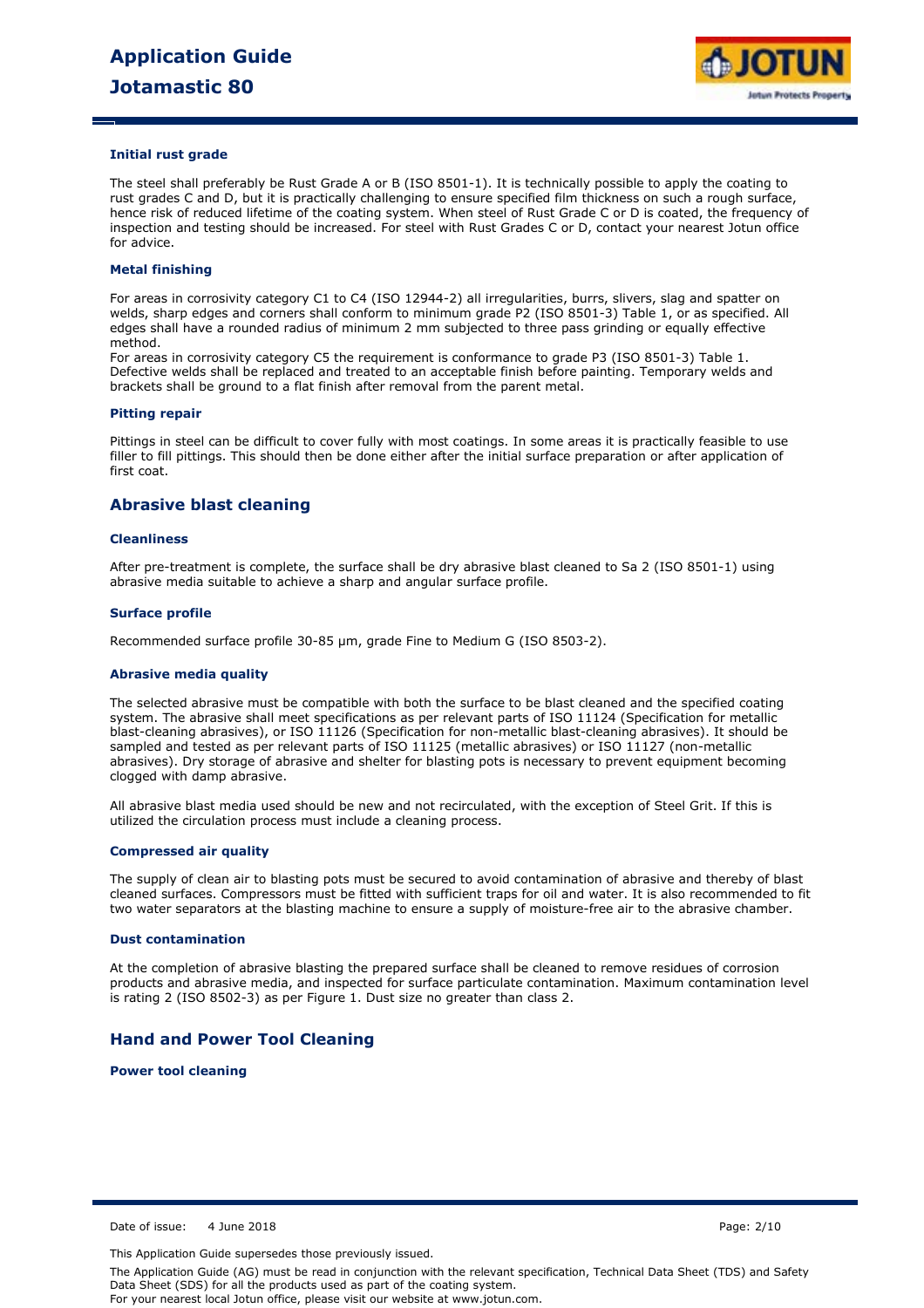

Surfaces to be coated shall be prepared by mechanical preparation methods to minimum St 2 (ISO 8501-1). Suitable methods are disc grinding, hand sanding or hand wire brushing. Ensure the surface is free from mill scale, residual corrosion, failed coating and is suitable for painting. If power wire brushing is used, care should be taken not to polish the metal surface, as this can reduce adhesion of the coating. The surface should appear rough and mat.

Overlapping zones to intact coating shall have all leading edges feathered back by sanding methods to remove all sharp leading edges and establish a smooth transition from the exposed substrate to the surrounding coating. Consecutive layers of coating shall be feathered to expose each layer and new coating shall always overlap to an abraded existing layer. Abrade intact coatings around the damaged areas for a minimum 100 mm to ensure a mat, rough surface profile, suitable for over coating.

#### **Water jetting**

High pressure water jetting surface preparation refers to ISO 8501-4, for substrates previously coated either with a full coating system (surface DC A, DC B, DC C) or shop primer (surface DP I and DP Z). The surface definition for existing coating (DC) refers to the degree of coating breakdown according to ISO 4628. It is important before considering hydro jetting, to ensure that the specified coating system is compatible with the existing coating system. High pressure water jetting does not remove mill scale or create surface roughness, and is only useful for surfaces with an initial roughness suitable for the subsequent coat.

Optimum performance is achieved with preparation grade Wa 2 (ISO 8501-4). Minimum preparation grade is Wa 1. For DP I and DP Z surface Wa 2 is accepted.

Maximum accepted grade of flash rust for any preparation is FR M (ISO 8501-4).

Alternatively minimum approved preparation grade is SSPC-SP WJ-2/ NACE WJ-2, Very thorough cleaning. Maximum accepted flash rust grade is Moderate (M).

### **Coated surfaces**

#### **Verification of existing coatings including primers**

When the surface is an existing coating, verify with technical data sheet and application guide of the involved products, both over coatability and the given maximum over coating interval.

#### **Over coating**

High pressure water jetting surface preparation refers to ISO 8501-4, for substrates previously coated either with a full coating system (surface DC A, DC B, DC C) or shop primer (surface DP I and DP Z). The surface definition for existing coating (DC) refers to the degree of coating breakdown according to ISO 4628. It is important before considering hydro jetting, to ensure that the specified coating system is compatible with the existing coating system. High pressure water jetting does not remove mill scale or create surface roughness, and is only useful for surfaces with an initial roughness suitable for the subsequent coat.

#### **Shop primers**

Shop primers are accepted as temporary protection of steel plates and profiles. Refer to the technical data sheet for the generic types accepted. Certain standards require pre-approval of the shop primer as part of a complete system. Contact your nearest Jotun office for specific system compatibility. Before being overcoated the shop primer must be fully cured, clean, dust free, dry and undamaged. Inorganic zinc shop primers must be free of zinc salts (white rust).

Corroded and damaged areas must be blast cleaned to minimum Sa 1 (ISO 8501-1).

# **Application**

### **Acceptable environmental conditions - before and during application**

Before application, test the atmospheric conditions in the vicinity of the substrate for the dew formation according to ISO 8502-4.

#### **Standard grade**

| Air temperature       | $10 - 60$ °C |  |
|-----------------------|--------------|--|
| Substrate temperature | $10 - 60$ °C |  |

Date of issue: 4 June 2018 Page: 3/10

This Application Guide supersedes those previously issued.

The Application Guide (AG) must be read in conjunction with the relevant specification, Technical Data Sheet (TDS) and Safety Data Sheet (SDS) for all the products used as part of the coating system.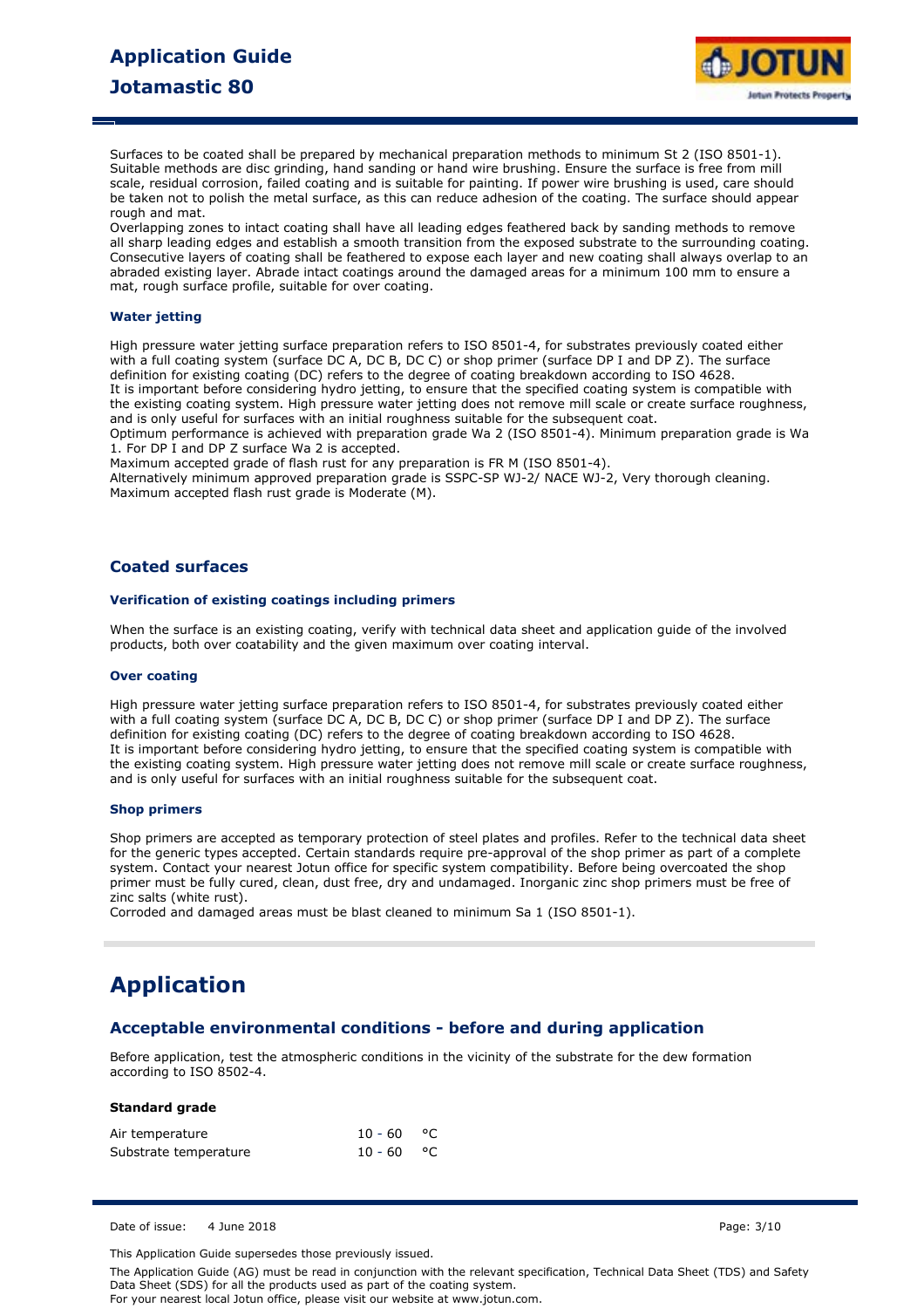# **Application Guide Jotamastic 80**



| Relative Humidity (RH) | $10 - 85$ % |               |
|------------------------|-------------|---------------|
| Winter grade           |             |               |
| Air temperature        | -5 - 60     | $^{\circ}$ C  |
| Substrate temperature  | $-5 - 60$   | $^{\circ}$ C  |
| Relative Humidity (RH) | $10 - 85$   | $\frac{0}{0}$ |

The following restrictions must be observed:

- Only apply the coating when the substrate temperature is at least  $3 \text{ °C}$  (5 °F) above the dew point
- Do not apply the coating if the substrate is wet or likely to become wet
- Do not apply the coating if the weather is clearly deteriorating or unfavourable for application or curing
- Do not apply the coating in high wind conditions

# **Product mixing**

Independent on substrate temperature the minimum temperature of the mixed base and curing agent is 10 °C. Lower temperature may require additional thinner to reach correct application viscosity. Additional thinner gives lower sag resistance and slower curing. If addition of thinner is required, this shall be done after mixing of the two components.

# **Product mixing ratio (by volume)**

#### **STANDARD GRADE**

| Jotamastic 80 Comp A             | 7 part $(s)$ |
|----------------------------------|--------------|
| Jotamastic 80 STD Comp B         | 1 part $(s)$ |
|                                  |              |
| <b>WINTER GRADE</b>              |              |
| Jotamastic 80 Comp A             | 4 part $(s)$ |
| Jotamastic 80 Wintergrade Comp B | 1 part $(s)$ |

### **Induction time and Pot life**

| <b>Paint temperature</b>   | 23 °C                      |
|----------------------------|----------------------------|
| <b>Standard grade</b>      |                            |
| Induction time<br>Pot life | $10$ min<br>2 <sub>h</sub> |
| Winter grade               |                            |
| Pot life                   | 1 <sub>h</sub>             |

The temperature of base and curing agent is recommended to be 18 °C or higher when the product is mixed.

## **Thinner/Cleaning solvent**

Thinner: Jotun Thinner No. 17

Date of issue: 4 June 2018 Page: 4/10

This Application Guide supersedes those previously issued.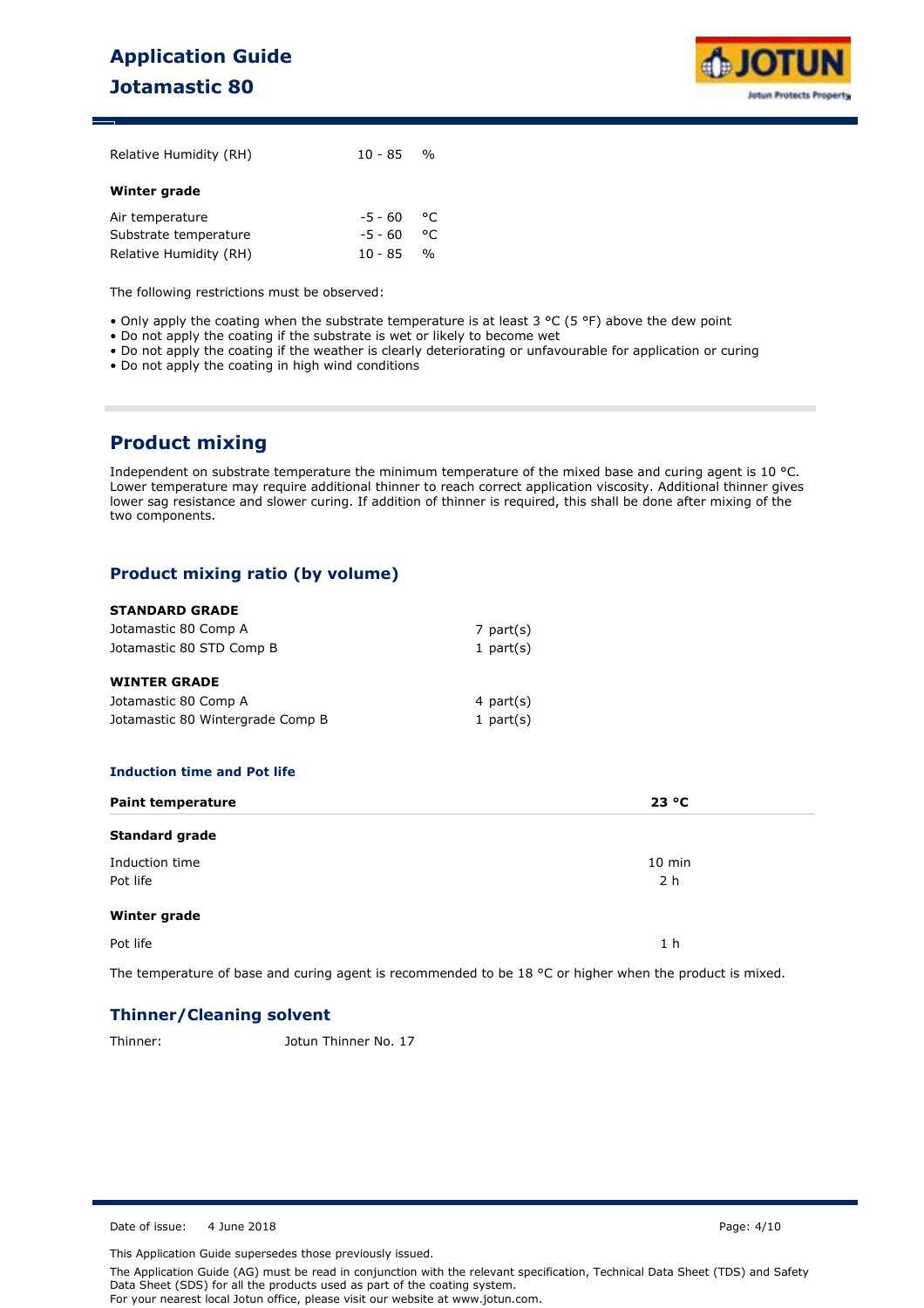

### **Application data**

### **Spray application**

#### **Airless Spray Equipment**

| Pump ratio (minimum) :          | 42:1             |
|---------------------------------|------------------|
| Pressure at nozzle (minimum) :  | 150 bar/2100 psi |
| Nozzle tip (inch/1000):         | 19-25            |
| Nozzle output (litres/minute) : | $1.5 - 2.6$      |
| Filters (mesh) :                | 70               |

Several factors influence, and need to be observed to maintain the recommended pressure at the nozzle. Among factors causing pressure drop are:

- extended hoses or hose bundles

- extended hose whip-end line

- small internal diameter hoses

- high paint viscosity

- large spray nozzle size

- inadequate air capacity from compressor

- incorrect or clogged filters

# **Film thickness per coat**

#### **Typical recommended specification range**

#### **STANDARD GRADE**

| Dry film thickness                |                              | 75 - 200 µm      |  |
|-----------------------------------|------------------------------|------------------|--|
| Wet film thickness                |                              | $95 - 250 \mu m$ |  |
| Theoretical spreading rate        | $10.7 - 4$ m <sup>2</sup> /l |                  |  |
| <b>WINTER GRADE</b>               |                              |                  |  |
| Denne Charles Alettel and a grant |                              | ---- ---         |  |

| Dry film thickness         |  | 75 - 200 µm  |                               |
|----------------------------|--|--------------|-------------------------------|
| Wet film thickness         |  | 105 - 280 µm |                               |
| Theoretical spreading rate |  |              | $9.6 - 3.6$ m <sup>2</sup> /l |

This product can be applied up to 50 % higher than maximum specified film thickness without loss of technical properties.

### **Film thickness measurement**

#### **Wet film thickness (WFT) measurement and calculation**

To ensure correct film thickness, it is recommended to measure the wet film thickness continuously during application using a painter's wet film comb (ISO 2808 Method 1A). The measurements should be done as soon as possible after application.

Fast drying paints may give incorrect (too low) readings resulting in excessive dry film thickness. For multi layer physically drying (resoluble) coating systems the wet film thickness comb may give too high readings resulting in too low dry film thickness of the intermediate and top coats.

Use a wet-to-dry film calculation table (available on the Jotun Web site) to calculate the required wet film thickness per coat.

#### **Dry film thickness (DFT) measurement**

Date of issue: 4 June 2018 Page: 5/10

This Application Guide supersedes those previously issued.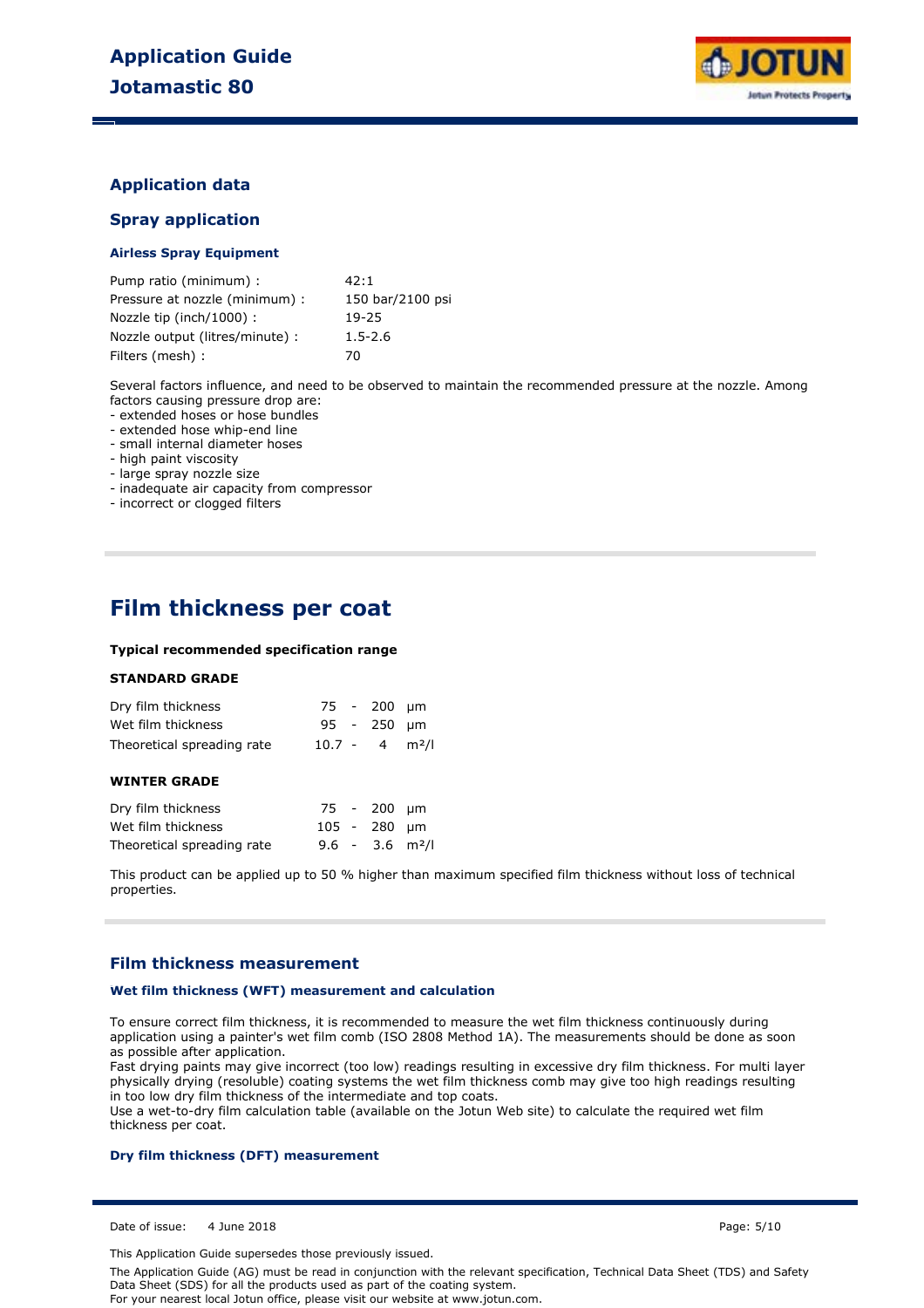

When the coating has cured to hard dry state the dry film thickness can be checked to SSPC PA 2 or equivalent standard using statistical sampling to verify the actual dry film thickness. Measurement and control of the WFT and DFT on welds is done by measuring adjacent to and no further than 15 cm from the weld.

#### **Ventilation**

Sufficient ventilation is very important to ensure proper drying/curing of the film.

#### **Coating loss**

The consumption of paint should be controlled carefully, with thorough planning and a practical approach to reducing loss. Application of liquid coatings will result in some material loss. Understanding the ways that coating can be lost during the application process, and making appropriate changes, can help reducing material loss.

Some of the factors that can influence the loss of coating material are:

- type of spray gun/unit used
- air pressure used for airless pump or for atomization
- orifice size of the spray tip or nozzle
- fan width of the spray tip or nozzle
- the amount of thinner added
- the distance between spray gun and substrate
- the profile or surface roughness of the substrate. Higher profiles will lead to a higher "dead volume"
- the shape of the substrate target
- environmental conditions such as wind and air temperature

# **Drying and Curing time**

| Substrate temperature     | $-5 °C$         | 0 °C            | $5^{\circ}C$    | $10^{\circ}$ C  | 23 °C           | 40 °C          |  |
|---------------------------|-----------------|-----------------|-----------------|-----------------|-----------------|----------------|--|
| <b>STANDARD GRADE</b>     |                 |                 |                 |                 |                 |                |  |
| Surface (touch) dry       |                 |                 |                 | 8 h             | 4 h             | 2 <sub>h</sub> |  |
| Walk-on-dry               |                 |                 |                 | 24 h            | 10 <sub>h</sub> | 4 h            |  |
| Dry to over coat, minimum |                 |                 |                 | 24 h            | 10 <sub>h</sub> | 4 h            |  |
| Dried/cured for service   |                 |                 |                 | 14 d            | 7 d             | 2 d            |  |
| <b>WINTER GRADE</b>       |                 |                 |                 |                 |                 |                |  |
| Surface (touch) dry       | 24 h            | 18 <sub>h</sub> | 12 <sub>h</sub> | 6 h             | 2.5h            |                |  |
| Walk-on-dry               | 48 h            | 26h             | 18 <sub>h</sub> | 12 <sub>h</sub> | 5 h             |                |  |
| Dry to over coat, minimum | 48 h            | 26h             | 18 <sub>h</sub> | 12 <sub>h</sub> | 5 h             |                |  |
| Dried/cured for service   | 21 <sub>d</sub> | 14d             | 7 d             | 3 d             | 2d              |                |  |

Drying and curing times are determined under controlled temperatures and relative humidity below 85 %, and at average of the DFT range for the product.

Surface (touch) dry: The state of drying when slight pressure with a finger does not leave an imprint or reveal tackiness.

Walk-on-dry: Minimum time before the coating can tolerate normal foot traffic without permanent marks, imprints or other physical damage.

Dry to over coat, minimum: The recommended shortest time before the next coat can be applied.

Dried/cured for service: Minimum time before the coating can be permanently exposed to the intended environment/medium.

Date of issue: 4 June 2018 Page: 6/10

This Application Guide supersedes those previously issued.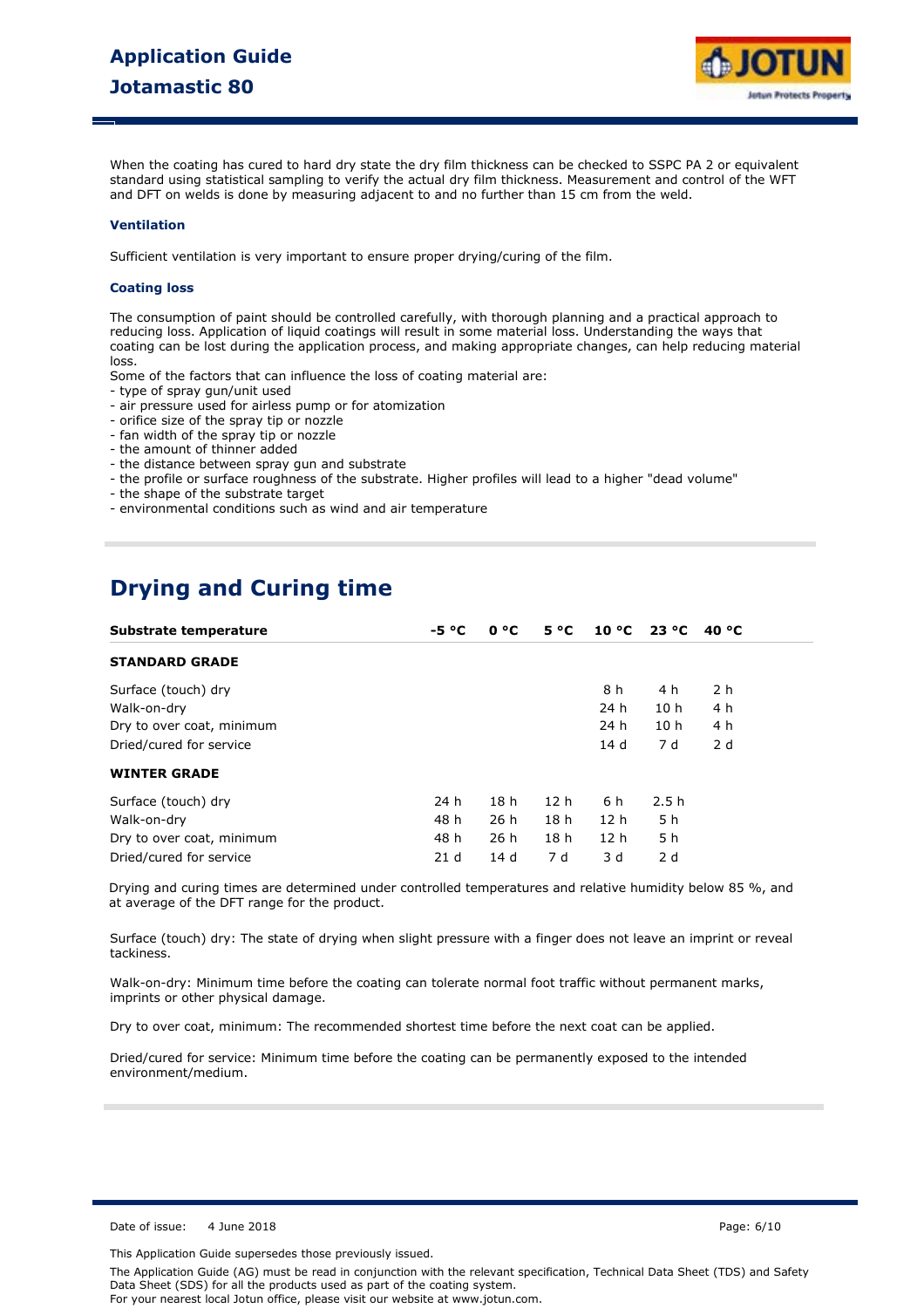

# **Maximum over coating intervals**

Maximum time before thorough surface preparation is required. The surface must be clean and dry and suitable for over coating. Inspect the surface for chalking and other contamination and if present, remove with an alkaline detergent. Agitate the surface to activate the cleaner and before it dries, wash the treated area by lowpressure water jetting to Wa 1 (ISO 8501-4) using fresh water.

If maximum over coating interval is exceeded the surface should in addition be carefully roughened to ensure good inter coat adhesion.

The referred intervals relate specifically to over coating with Jotun Performance Coating products.

At temperatures below 5 °C, Jotamastic 90 WG is the recommended primer for epoxy Passive Fire Protection.

### **Areas for atmospheric exposure**

| Average temperature during<br>drying/curing | $-5 °C$ | 0 °C            | $5^{\circ}C$    | $10^{\circ}$ C  | 23 °C           | 40 °C                               |
|---------------------------------------------|---------|-----------------|-----------------|-----------------|-----------------|-------------------------------------|
| <b>Standard grade</b>                       |         |                 |                 |                 |                 |                                     |
| Itself                                      |         |                 |                 |                 |                 | extended extended extended extended |
| acrylic                                     |         |                 | 10d             | 10 <sub>d</sub> | 7 d             | 5d                                  |
| ероху                                       |         |                 | 3 mth           | 3 mth           | 3 mth           | 2 mth                               |
| epoxy Passive Fire Protection               |         |                 | 21d             | 21 <sub>d</sub> | 21 <sub>d</sub> | 14d                                 |
| polyurethane                                |         |                 | 3 mth           | 3 mth           | 3 mth           | 2 mth                               |
| epoxy mastic                                |         |                 |                 |                 |                 | extended extended extended extended |
| Winter grade                                |         |                 |                 |                 |                 |                                     |
| Itself                                      | 3 mth   | 3 mth           | 3 mth           | 3 mth           | 3 mth           | 2 mth                               |
| acrylic                                     | 14 d    | 10 <sub>d</sub> | 7 d             | 7d              | 5d              | 1 d                                 |
| epoxy                                       | 3 mth   | 3 mth           | 3 mth           | 3 mth           | 3 mth           | 2 mth                               |
| polyurethane                                | 10d     | 10d             | 10d             | 10d             | 7 d             | 5d                                  |
| epoxy mastic                                | 3 mth   | 3 mth           | 3 mth           | 3 mth           | 3 mth           | 2 mth                               |
| Areas for immersed exposure                 |         |                 |                 |                 |                 |                                     |
| Average temperature during<br>drying/curing | $-5 °C$ | $0^{\circ}C$    | $5^{\circ}C$    | $10^{\circ}$ C  | 23 °C           | 40 °C                               |
| <b>Standard grade</b>                       |         |                 |                 |                 |                 |                                     |
| Itself                                      |         |                 | 21 <sub>d</sub> | 18 <sub>d</sub> | 14 d            | 14 d                                |
| ероху                                       |         |                 | 21 <sub>d</sub> | 18 d            | 14 d            | 14d                                 |
| vinyl epoxy                                 |         |                 | 10 <sub>d</sub> | 10 <sub>d</sub> | 7 d             | 5d                                  |
| epoxy mastic                                |         |                 | 21 <sub>d</sub> | 18 <sub>d</sub> | 14 d            | 14 d                                |
| Winter grade                                |         |                 |                 |                 |                 |                                     |
| Itself                                      | 14 d    | 10 <sub>d</sub> | 10 <sub>d</sub> | 10 <sub>d</sub> | 7 d             | 7 d                                 |
| epoxy                                       | 14d     | 10 <sub>d</sub> | 10 <sub>d</sub> | 10 <sub>d</sub> | 7 d             | 7 d                                 |
| vinyl epoxy                                 | 14 d    | 10d             | 7 d             | 4 d             | 2d              | 1 <sub>d</sub>                      |
| epoxy mastic                                | 14 d    | 10 <sub>d</sub> | 10 <sub>d</sub> | 10 <sub>d</sub> | 7 d             | 7 d                                 |

Date of issue: 4 June 2018 Page: 7/10

This Application Guide supersedes those previously issued.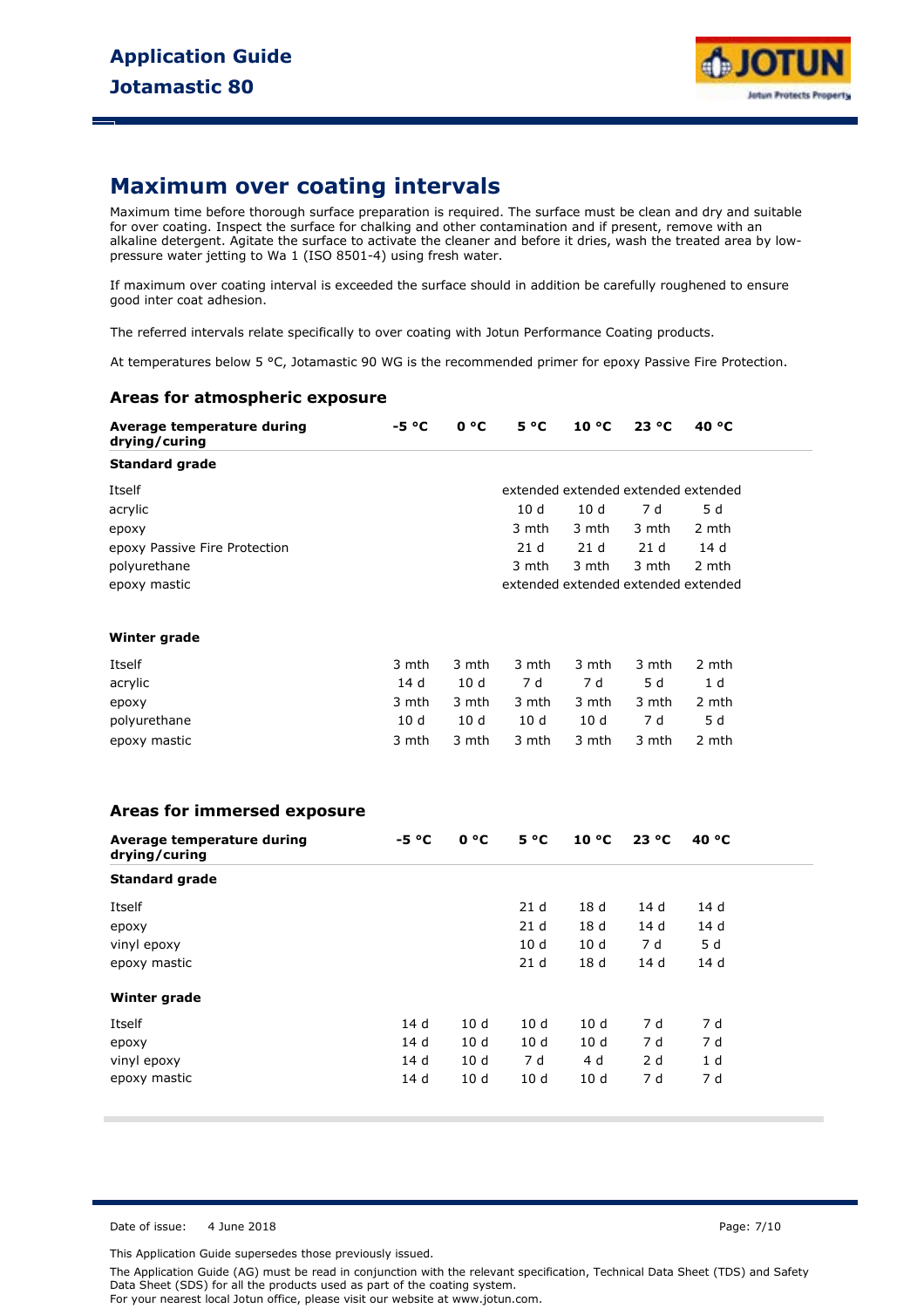

### **Other conditions that can affect drying / curing / over coating**

#### **Adding anti-skid to the coating system**

Anti skid aggregate should only be added in the final coat, and should not be used in single coat systems. Spread the aggregate evenly on the surface before half of time to Surface dry. Use Jotun Anti-skid, medium particle size (400 - 600 µm) for coatings applied in 150 to 400 µm DFT. The recommended usage is 2.5 - 3.3 kg per 10 litres of paint.

#### **Repair of coating system**

#### **Damages to the coating layers:**

Prepare the area through sandpapering or grinding, followed by thorough cleaning/vacuuming. When the surface is clean and dry the coating may be over coated by itself or by another product, ref. original specification.

Always observe the maximum over coating intervals. If the maximum over coating interval is exceeded the surface should be carefully roughened in order to ensure good intercoat adhesion.

#### **Damages exposing bare substrate:**

Remove all rust, loose paint, grease or other contaminants by spot blasting, mechanical grinding, water and/or solvent washing. Feather edges and roughen the overlap zone of surrounding intact coating. Apply the coating system specified for repair.

#### **Repair of damaged areas**

Sags and runs can be caused by too high wet film thickness, too much thinner added or the spray gun used too close to the surface.

Repair by using a paint brush to smooth the film when still wet.

Sand down to a rough, even surface and re-coat if the coating is cured.

Orange peel can be caused by poor flow/levelling properties of the paint, poor atomization of the paint, thinner evaporating too fast or the spray gun held too close to the surface.

This can be rectified by abrading the surface and applying an additional coat after having adjusted the application properties or the application technique.

Dry spray can be caused by poor atomization of the paint, spray gun held too far from the surface, high air temperature, thinner evaporating too fast or coating applied in windy conditions.

Sand down to a rough even surface and re-coat.

Pinholes can be caused by entrapped solvents in the film or by incorrect application technique. Pinholes can be repaired as per procedure for damages to the coating layer or to the substrate, ref. above.

#### **Surface finish**

Amine sweating may occur when amine cured epoxy coatings are cured at low temperatures and/or humid conditions. Amine sweating can sometimes be observed on the surface as a sticky residue or as discolouration. It can seriously affect the adhesion of the subsequent coat and must be removed. If amine sweating is suspected, wash the surface with warm water and detergent, and rinse thoroughly with water. Light abrasion of the surface and removal of dust before over coating will further secure good intercoat adhesion. Amine sweating can be minimized by observing the induction time stated in TDS.

#### **Coating film continuity**

When required by the specification, the coating shall be tested for film discontinuity according to ASTM D 5162, test method A or B as appropriate for the actual dry film thickness. All recorded defects shall be repaired by best practical means.

Date of issue: 4 June 2018 Page: 8/10

This Application Guide supersedes those previously issued.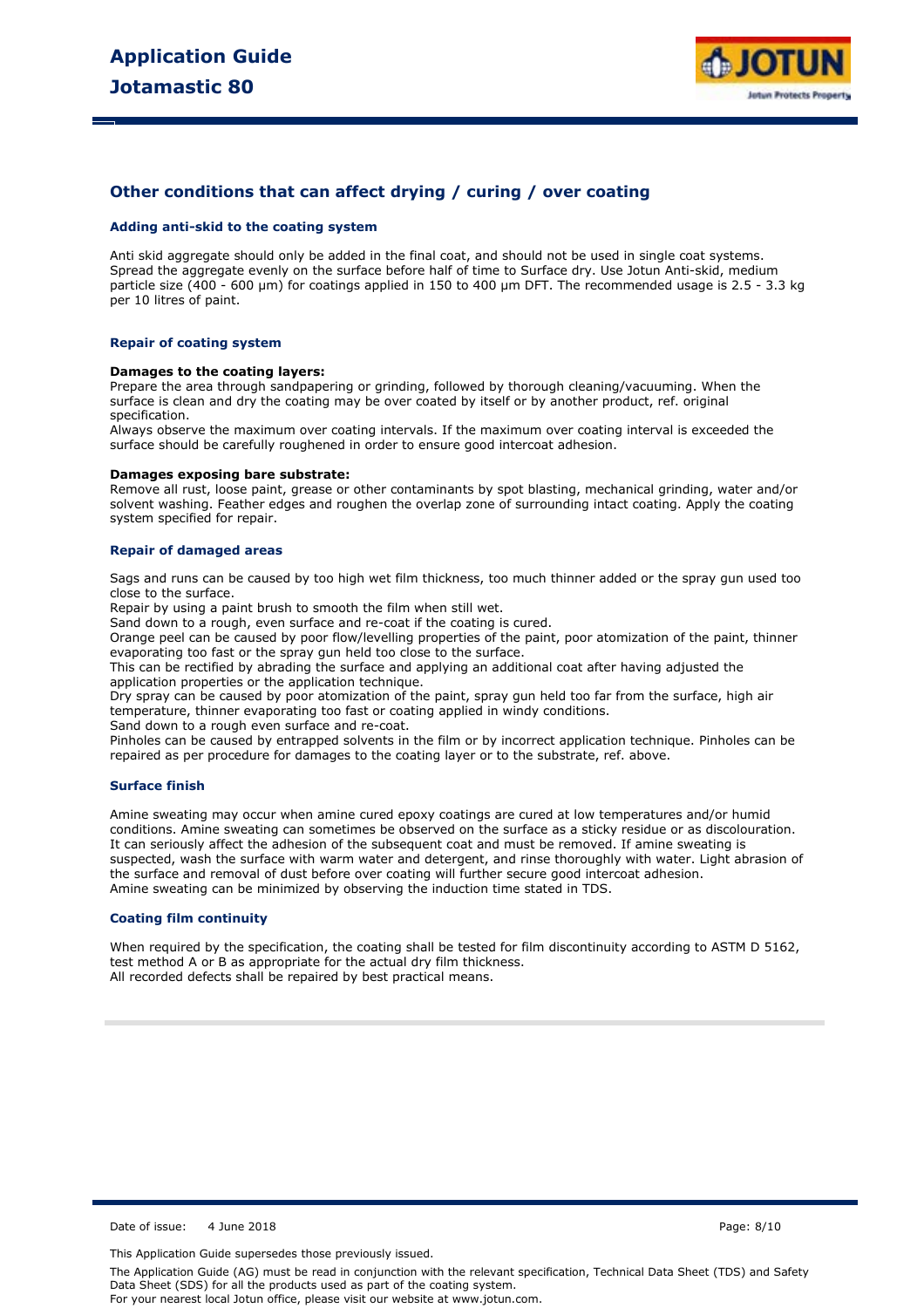

# **Quality assurance**

The following information is the minimum required. The specification may have additional requirements.

- Confirm that all welding and other metal work has been completed before commencing pre-treatment and surface preparation

- Confirm that installed ventilation is balanced and has the capacity to deliver and maintain the RAQ

- Confirm that the required surface preparation standard has been achieved and is held prior to coating application

- Confirm that the climatic conditions are within recommendations in the AG, and are held during the application

- Confirm that the required number of stripe coats have been applied
- Confirm that each coat meets the DFT requirements in the specification
- Confirm that the coating has not been adversely affected by rain or other factors during curing

- Observe that adequate coverage has been achieved on corners, crevices, edges and surfaces where the spray gun cannot be positioned so that its spray impinges on the surface at 90° angle

- Observe that the coating is free from defects, discontinuities, insects, abrasive media and other contamination

- Observe that the coating is free from misses, sags, runs, wrinkles, fat edges, mud cracking, blistering, obvious pinholes, excessive dry spray, heavy brush marks and excessive film build

.<br>- Observe that the uniformity and colour are satisfactory

All noted defects shall be fully repaired to conform to the coating specification.

### **Caution**

This product is for professional use only. The applicators and operators shall be trained, experienced and have the capability and equipment to mix/stir and apply the coatings correctly and according to Jotun's technical documentation. Applicators and operators shall use appropriate personal protection equipment when using this product. This guideline is given based on the current knowledge of the product. Any suggested deviation to suit the site conditions shall be forwarded to the responsible Jotun representative for approval before commencing the work.

For further advice please contact your local Jotun office.

### **Health and safety**

Please observe the precautionary notices displayed on the container. Use under well ventilated conditions. Do not inhale spray mist. Avoid skin contact. Spillage on the skin should immediately be removed with suitable cleanser, soap and water. Eyes should be well flushed with water and medical attention sought immediately.

### **Accuracy of information**

Always refer to and use the current (last issued) version of the TDS, SDS and if available, the AG for this product. Always refer to and use the current (last issued) version of all International and Local Authority Standards referred to in the TDS, AG & SDS for this product.

#### **Colour variation**

Some coatings used as the final coat may fade and chalk in time when exposed to sunlight and weathering effects. Coatings designed for high temperature service can undergo colour changes without affecting performance. Some slight colour variation can occur from batch to batch. When long term colour and gloss retention is required, please seek advice from your local Jotun office for assistance in selection of the most suitable top coat for the exposure conditions and durability requirements.

#### **Reference to related documents**

The Application Guide (AG) must be read in conjunction with the relevant specification, Technical Data Sheet (TDS) and Safety Data Sheet (SDS) for all the products used as part of the coating system.

When applicable, refer to the separate application procedure for Jotun products that are approved to classification societies such as PSPC, IMO etc.

# **Symbols and abbreviations**

min = minutes TDS = Technical Data Sheet  $h =$  hours  $AG =$  Application Guide

Date of issue: 4 June 2018 Page: 9/10

This Application Guide supersedes those previously issued.